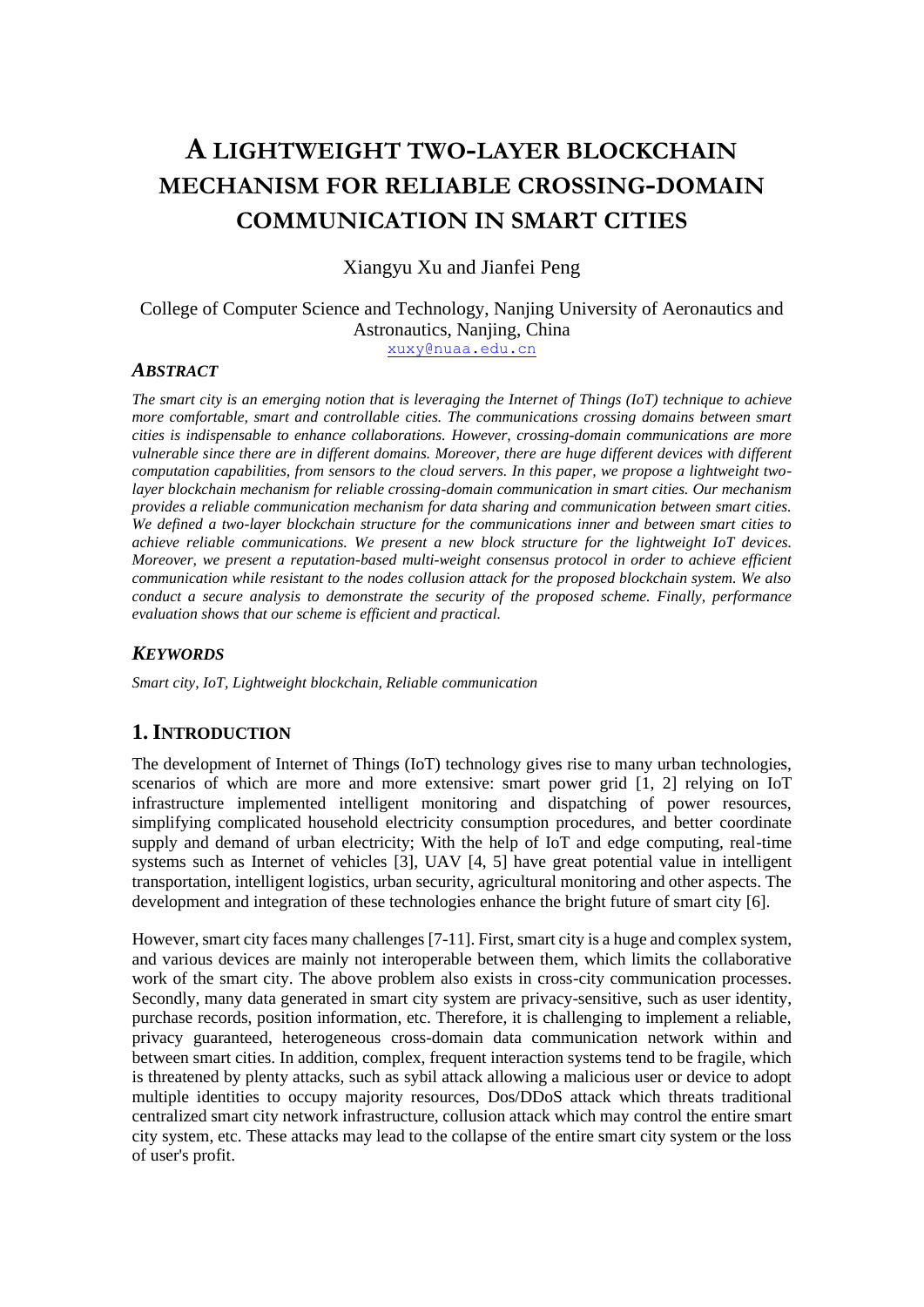In order to solve these problems, there is a heated discussion in academia, producing many representative views: Rahman et al. proposed a IoT infrastructure based on blockchain and smart contract, which used to guarantee super wisdom city sustainable IoT security requirements in a shared economic [12]. Yu et al. proposed a distributed big data audit scheme based on lightweight blockchain to eliminate dependence of data audit on third-party authorities in traditional smart cities [13]. Sharma et al. proposed a smart urban automotive industry infrastructure based on the blockchain, which can be used to organize the manufacturing, supervision, maintenance and insurance services of self-driving vehicles, suitable for future smart contracts and smart applications [14]. These schemes prove that blockchain, as the infrastructure, can well organize the interactions within the distributed system and ensure the data integrity within the system. In addition, blockchain can credibly organize resource scheduling within a distributed system. These correspond to the dilemma faced by smart cities. Therefore, we could adopt blockchain to solve the problem of cross-domain communication within and between smart cities.

However, the application of blockchain in IoT has many drawbacks. First, as the price of high reliability, the cost of computation associated with traditional PoW based blockchain is so high that it doesn't apply to most IoT devices, because their computing resources are limited. The computing overhead of blockchain is mainly generated by the consensus protocol, but if we simply reduce the complexity of consensus computing, then the reliability of blockchain will decrease. How to balance the reliability and efficiency of blockchain could be a tricky issue. Second, blockchain is a public distributed ledger, and any participant has the right to access all information on the chain. This privacy protection brings challenges, so we need to implement an effective privacy protection mechanism on the basis of the blockchain infrastructure.

Our contribution: In this article, we designed a lightweight blockchain based on a two-layer blockchain to meet the cross-domain communication requirements of smart cities to address the previously mentioned issues of data security, privacy, and efficiency. Our contributions are as follows:

- (1) We adopt a layered network structure to optimize the consumption of computing resources and realize access control. We use sub-chain and global-chain to organize the distributed architecture within the domain and between the domains/cities, so as to reduce the storage and computing pressure of devices.
- (2) We designed a lightweight consensus protocol for the sub-chain, which enables the nodes to reach agreement on pooled data, dynamically manage the credit value of each node, and timely eliminate the Byzantine nodes. The improved PoS consensus protocol is adopted in the global-chain.
- (3) According to the threat model we defined, we proved the security of the scheme.

Organization: The structure of this article are as follows. In section 2, we present some background that is related with our work. Our proposed methodology is illustrated in section 3. In section 4, some related work was presented. Finally, section 5 concludes this paper.

# **2. BACKGROUND**

In this section, we introduce the basic concepts of smart cities and blockchain, and introduce threat models to help readers to understand our solution.

# **2.1. Smart City**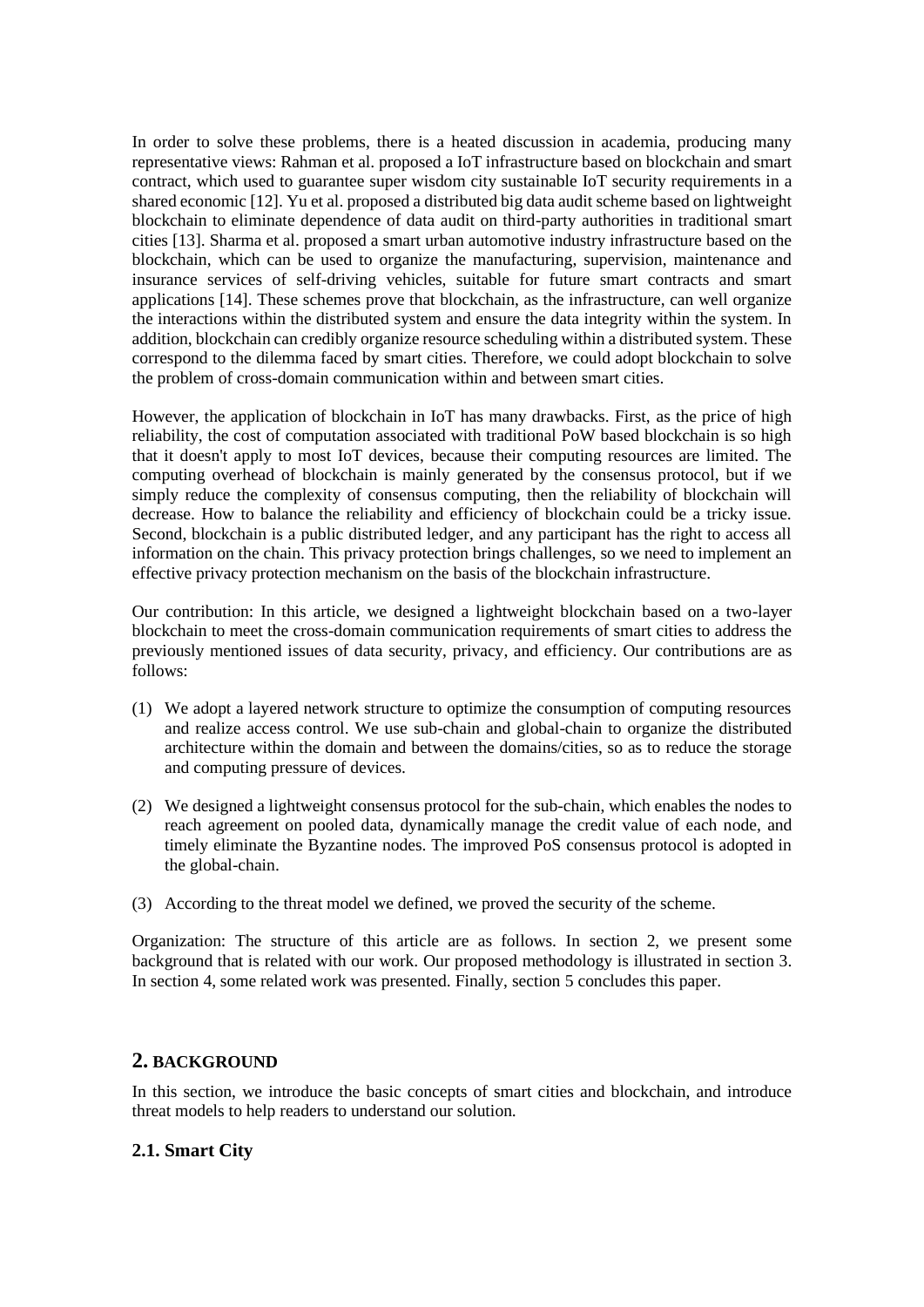### **2.1.1. Preliminary**

A smart city architecture could be simply abstracted into three levels: terminal equipment, edge devices, cloud server.

- (1) Terminal equipment, such as various sensors, cameras and so on. These terminal devices directly collect data in the city, but their computing and storage resources are limited, so it is difficult to handle the computing tasks with high time complexity.
- (2) Edge devices, such as roadside routers. These edge devices handle several terminal devices, which have a little more computing power, but still can't handle complex calculations. The calculation of edge equipment requires data collected by the terminal equipment in charge of its own or adjacent edge equipment.
- (3) Cloud servers, all data are stored in the cloud server, and complex computing is also carried out in the cloud server.

A number of such smart city systems can be linked together to form smart city clusters. Crossdomain (which includes cross-city) communication is performed through cloud servers to disseminate data, while the edge and terminal equipment inside cities cannot directly interact with equipment outside cities. Here we divide a cloud server and the edge devices and IoT devices it manages into a domain. The construction of smart city cluster introduces cross-domain communication.

### **2.1.2. Threat model**

Due to the existence of malicious users or devices, as well as the unreliable communication channels, the complex network structure of smart cities often faces many security and privacy threats. Based on the smart city architecture and blockchain related preliminary introduced in the previous section, we define the threat models in this system as follows:

- (1) Individual malicious device or user: by manipulating the malicious device, the attacker can release false information, lose packets, choose and forward packets and other attack means, thus damaging the normal operation of the system, or damage the reputation of other devices to gain more benefits in the reputation system.
- (2) Device collusion attacks: in a smart city system, it may be easy to control edge or IoT devices, increasing the likelihood that an attacker will take control of as many devices as possible and make them work together for the same malicious purpose. It is not realistic to control more than half of the devices in the city, so we consider that attackers may interfere with the blockchain by controlling some devices for a period of time.
- (3) DoS/DDoS attacks: considering the possible collusion of devices, we should also be aware that these conspired devices can perform DoS/DDoS attacks by sending large numbers of requests to the target device.

# **2.2. Blockchain**

Blockchain [15] proposed by Satoshi Nakamoto in 2008 is generally regarded as a distributed, decentralized and highly trusted ledger. Blockchain enables accounting participants to reach consensus to transactions in a verifiable and secure way [16]. Its application scope is expanding from the financial field to the non-financial field. The blockchain infrastructure can be abstracted into three levels.

(1) Block: Participants listen to the broadcast of transactions, summarize them into the block and encapsulate it with hash, which ensures that the data integrity in the block can be verified.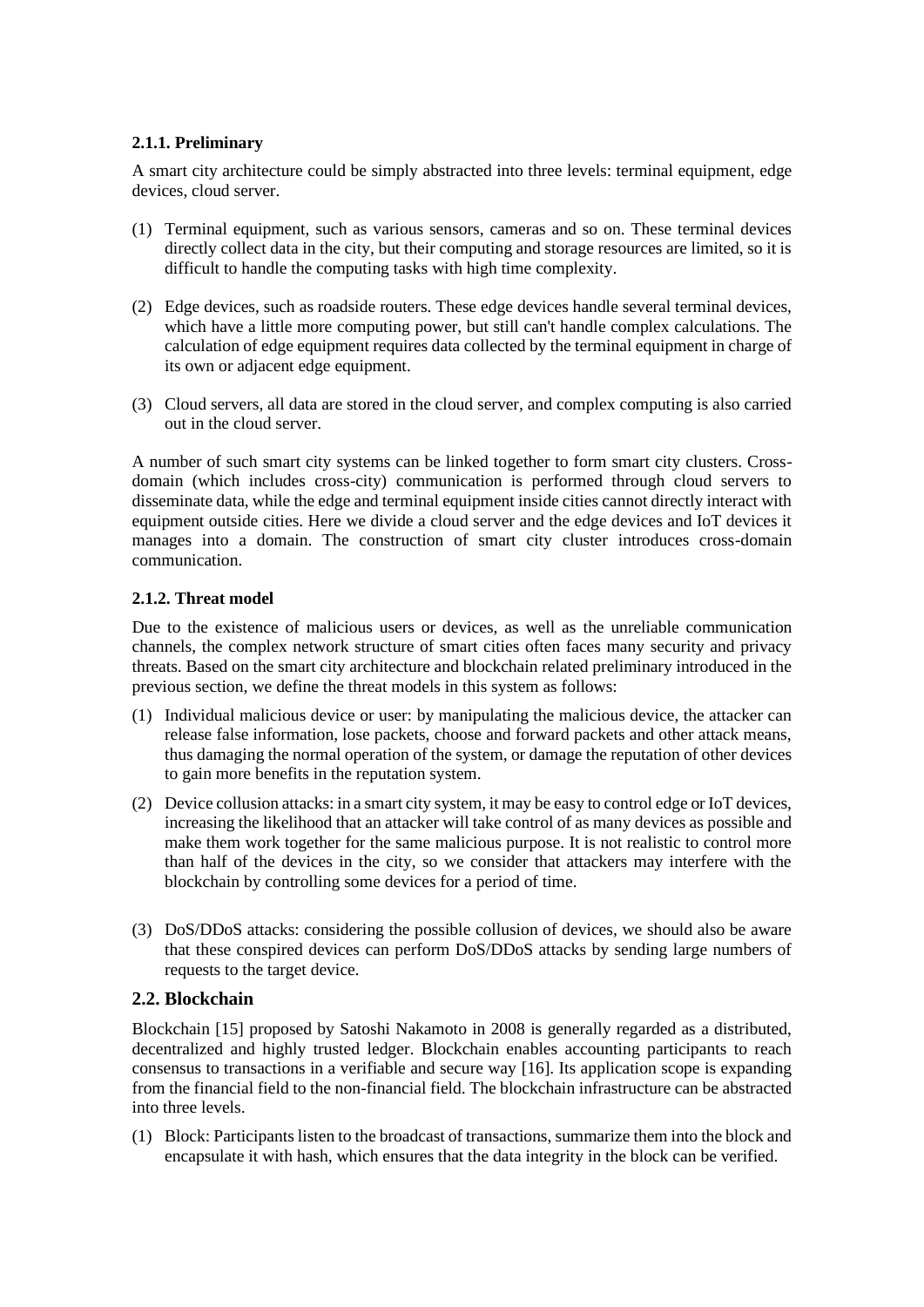- (2) Blockchain ledger: Transactions are packaged into the block together with the hash of the previous block, which constitutes a chain structure that cannot be tampered with. Blocks are arranged in time sequence, and the order cannot be changed.
- (3) Consensus agreement: In the blockchain network, each accounting node holds a copy of the blockchain, and in order to eliminate the influence of Byzantine nodes (on premise that the total number of nodes *n* and the number of Byzantine nodes *f* meet the requirement of  $n >$  $2f + 1$ ), we need a consensus mechanism to make the accounting participants reach a consensus on the account book. Representative consensus protocols include Proof-of-Work (PoW) and Proof-of-Stake (PoS). PoW consensus protocol binds the workload of the block generation through hash collision calculation, and guarantees the credibility of the account book by assuming that it is difficult to master more than half of the computing resources of the whole network unilaterally. Obviously, PoW is not suitable for IoT devices. However, PoS determines the accounting right of nodes through the amount of equity held and the holding time, and guarantees the credibility of account books by assuming that it is difficult to unilaterally control more than half of the interests of the whole network. PoS avoids a lot of computing overhead and is suitable for IoT devices as well as edge devices.

# **3. METHODOLOGY**

In this section, we will briefly introduce the scheme we designed, including distributed smart city system, intra-city communication based on sub-chain and cross-city communication based on global-chain, as well as the blockchain structure reconstructed based on smart city system.

# **3.1. Overview**

- (1) Sub-chain: The sub-chain is deployed inside the smart city, forming a peer-to-peer network between edge devices and edge devices, edge devices and cloud servers, and edge devices and sensors or actors. We deploy sub-chain on this distributed network. Sub-chain is a private blockchain used to track and record the interactions and reputation information of various nodes within a city, and has a series of policies to constitute internal and external access control management. As the city communication involves the privacy of many users, it is necessary to introduce the password mechanism to encrypt the data. Considering the limited storage resources of terminal devices such as sensors and referring to the Simple Payment Verification (SVP) node in the Bitcoin network, we only store the block header information in the terminal device, but store the complete copy of account book in the edge device. The edge device periodically uploads a copy of the ledger to the cloud server, releasing storage resources. Considering the limited computing resources of terminal and edge devices, we introduce a new consensus protocol based on average reputation value fusion to eliminate the influence of Byzantine nodes on the network.
- (2) Global-chain: In order to facilitate the collaborative work between regions within cities and between smart cities, we consider the possibility of constructing smart city clusters. Cloud server/cloud server clusters in their respective cities can form a cross-domain (and cross-city) distributed network on which we try to deploy the parent chain. The parent chain adopts PoS consensus protocol.

# **3.2. Sub-chain: a reconstructed blockchain**

Considering that the terminal and edge devices in the smart city system are resource-limited and low energy consumption, it is unreasonable to deploy the block chain based on PoW protocol on these devices. Therefore, we reconstructed a new blockchain for the sub-chain.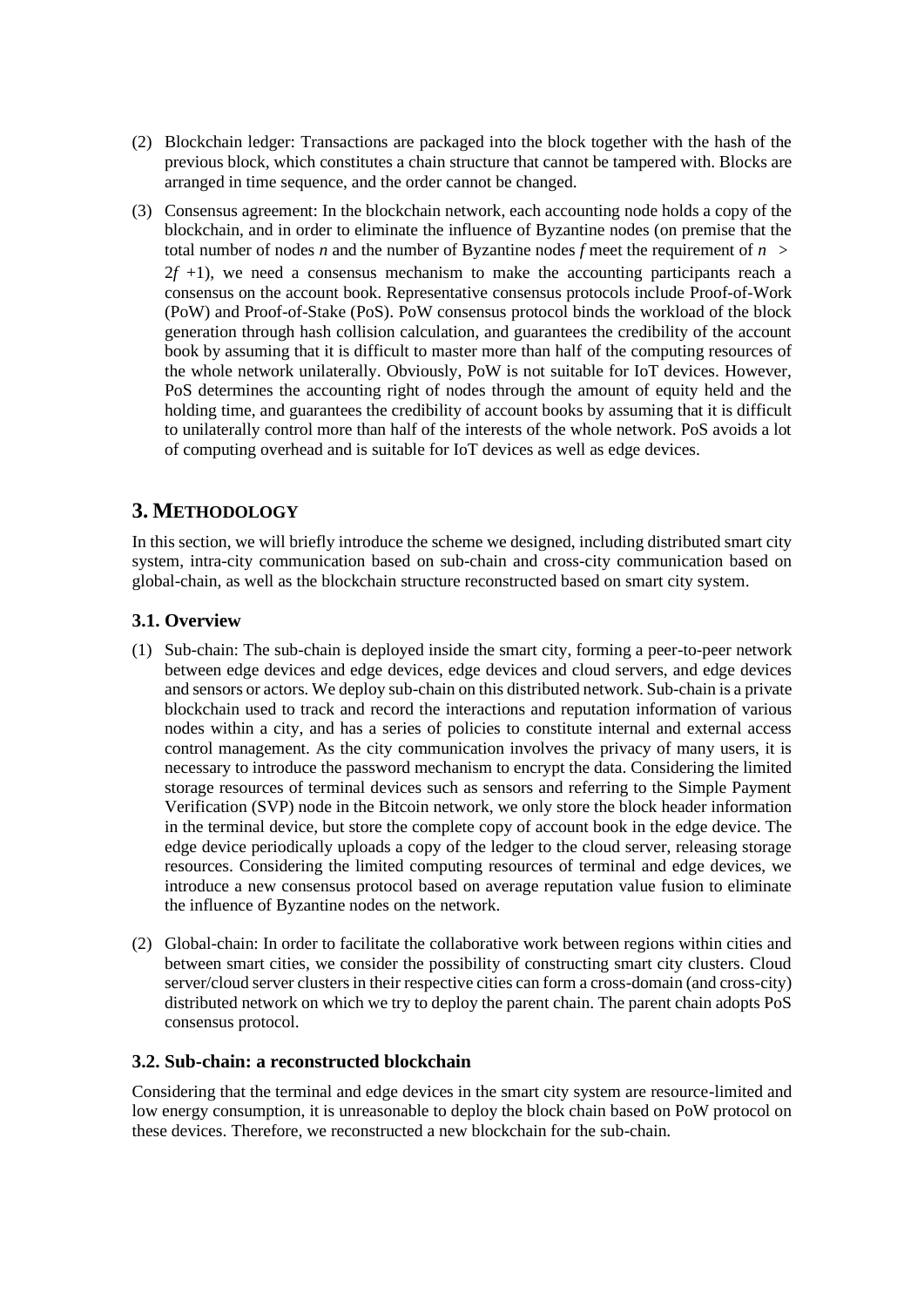- (1) Block structure: A block in sub-chain consists of header and body, whose structure is shown in Table 1, including the current block hash, the previous block hash, reputation root, strategy table, timestamp, and transaction root. The reputation tree is a tree data structure that uses the modified Merkle Patricia Trie structure to record the reputation value of nodes. Such data structure allows the node to record only the modified data in the block without affecting the computation of the reputation value, thus effectively reducing the memory footprint and computational complexity, as shown in the figure. The block body is composed of a reputation tree and a transaction tree, and the reputation value of each sub-chain node is recalculated after suspicious behavior, such as access violating the access control policy, and the creation of invalid blocks or transactions.
- (2) Transaction structure: The transaction structure is shown in Table 2, where we define the microscale transaction data structure in detail, including the initiator device ID and target device ID, initiator signature, and additional data segments. This data structure takes up very little storage space, thus saving the limited storage resources in the sub-chain nodes. Since our reputation evaluation algorithm includes various weighting coefficients, we define a set of operations to describe transactions with different weighting coefficients. We classify transactions into the following five categories:
	- a) QUERY: the device queries specific information about the specified device by issuing a QUERY.
	- b) REPLY: the target device of the QUERY transaction takes advantage of the additional data segment of the REPLY transaction to REPLY.
	- c) UPDATE: the device broadcasts an UPDATE transaction to UPDATE the status of the device (such as a new action initiated by the actor, a new state detected by the sensor, a new device found by the edge device, etc.).
	- d) RATE: the equipment scores the reputation of a certain device through the reputation evaluation scheme, and announces the score by initiating the RATE.
	- e) ASSERT: a device broadcasts its own exception state by initiating the transaction.

| <b>Contents</b>     | Size(bit) | <b>Description</b>       |
|---------------------|-----------|--------------------------|
| <b>CURRENT HASH</b> | 80        | Hash of current block    |
| PRE HASH            | 80        | Hash of previous block   |
| <b>TMP</b>          | 24        | Timestamp                |
| <b>ROOT REP</b>     | 80        | Root of reputation tree  |
| <b>ROOT TRANS</b>   | 80        | Root of transaction tree |

Table 1. Composition of a block.

| <b>Contents</b>  | Size(bit)      | <b>Description</b>    |
|------------------|----------------|-----------------------|
| <b>TYPE</b>      | $\overline{4}$ | Type of transaction   |
| <b>ID FROM</b>   | 8              | UID of sender service |
| <b>ID TARGET</b> | 8              | UID of target device  |
| <b>SIG</b>       | 1024           | Signature of sender   |
| ADD              | 1024           | Note of transaction   |
|                  |                |                       |

Table 2. Composition of a block.

(3) Data processing: Every new node is assigned a pair of public and private keys before entering the domain. The unique ID of each node comes from its own public key to ensure the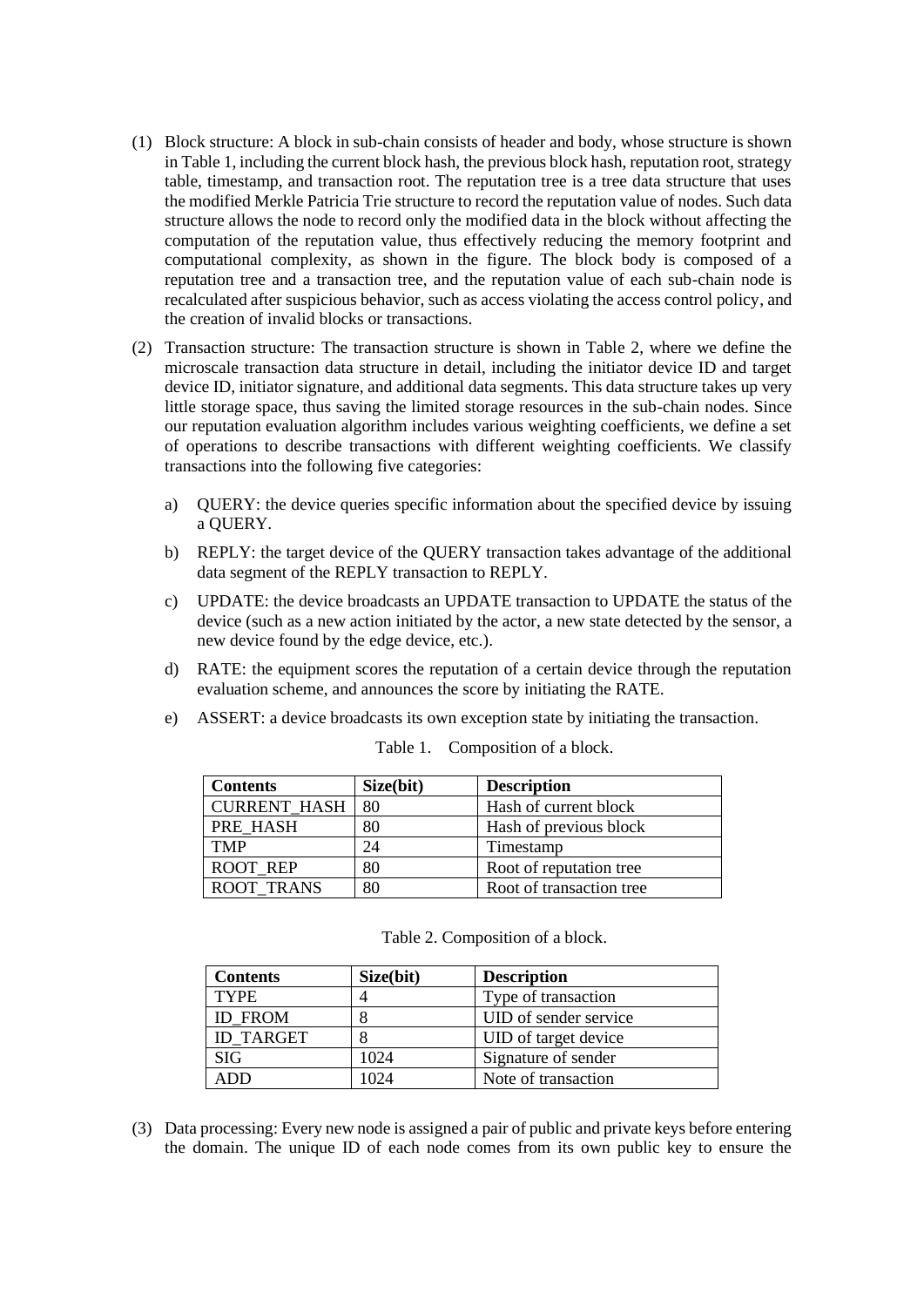anonymity and non-repudiation of the framework. When a node receives a transaction, it must verify the signature of the transaction message to ensure the integrity and authorization of the transaction message, and transactions that are not validated are discarded. In order to minimize the computational overhead of terminal and edge devices, we use Keccak cite lightweight hash digest algorithm compared to the commonly used hash algorithm [17-19], because it is considered to have high performance in both program size and cycle counting. And we truncated the hash digest to 80 bits to save memory.

(4) Storage release mechanism: The maintenance of blockchain requires the continuous linking of new blocks to the end of the chain, which makes the ledger volume larger and larger. The capacity of terminals and edge equipment is limited, so we can infer the use frequency of equipment from data such as road conditions and people flow, and try to backup the data when the use frequency is low. After data backup is complete, terminal and edge devices need to free up memory in a timely manner.

#### **3.3. Sub-chain: a consensus protocol based on reputation fusion**

In this section, we introduce the credibility evaluation mechanism for sub-chain nodes and the consensus mechanism based on this mechanism.

#### **3.3.1. Reputation evaluation mechanism**

Our proposed trust evaluation mechanism maintains a credit score for each node in the sub-chain. When a new node joins a domain, other nodes in the network set an initial credit value of 100 for that node. When other nodes consider the node to be a Byzantine node (state exception, access and operation violating policy, etc.), the credit value is appropriately reduced according to the illegal operation of the node. This value can be increased when the node executes the correct command or feedback.

A node's credit is evaluated by other nodes that interact directly with it. Considering that different transactions have different characteristics, we add the weighted factor *W* of the transactions into the credit evaluation calculation. We should also consider the timeliness of the data when evaluating the reputation of a node, so we specify that the node traverses and evaluates each transaction record at time *t*. At time *t*, the evaluation result of node *v* given by node *u* is  $R_{u,v}(t)$ , and we have:

$$
R_{u,v}(t) = \sum_{i=1}^{C(u,v,t)} \sigma(t,i) \cdot Q(v,i) \cdot W(v,i) / \sum_{i=1}^{C(u,v,t)} W(v,i)
$$

in which  $C(u, v, t)$  represents the number of transactions generated between node *u* and node *v* before time *t*,  $Q(v, i)$  represents the quality coefficient of *i*th transaction between *u* and *v*,  $W(v, i)$ represents the significance coefficient of *i*th transaction between *u* and *v*, and  $\sigma(t, i)$  represents the timelines coefficient of *i*th transactions. It is not difficult to understand that transactions with lower timeliness have less impact on the current system, so transaction timeliness is inversely proportional to its ability to affect the node's reputation. Let *t*(*i*) be the moment when the *i*th transaction is completed, we define:

$$
\sigma(t, i) = 1/(t(i) - t)
$$

In this way, the credit value of each node is evaluated by other nodes that interact directly with it and updated dynamically. However, we need to consider that there is often more than one node to judge the reputation of node *v*, and that the evaluation of *v* by different nodes may vary according to the transactions with *v*. We believe that weighted reputation fusion is a good solution to this problem. Let  $R(t_0)$  be the weighted credit score set of other nodes at time  $t_0$ , let  $R_v(t)$ be the weighted credit score set of the newly calculated node  $v$  at time  $t$ , let  $R_v$  be the credit score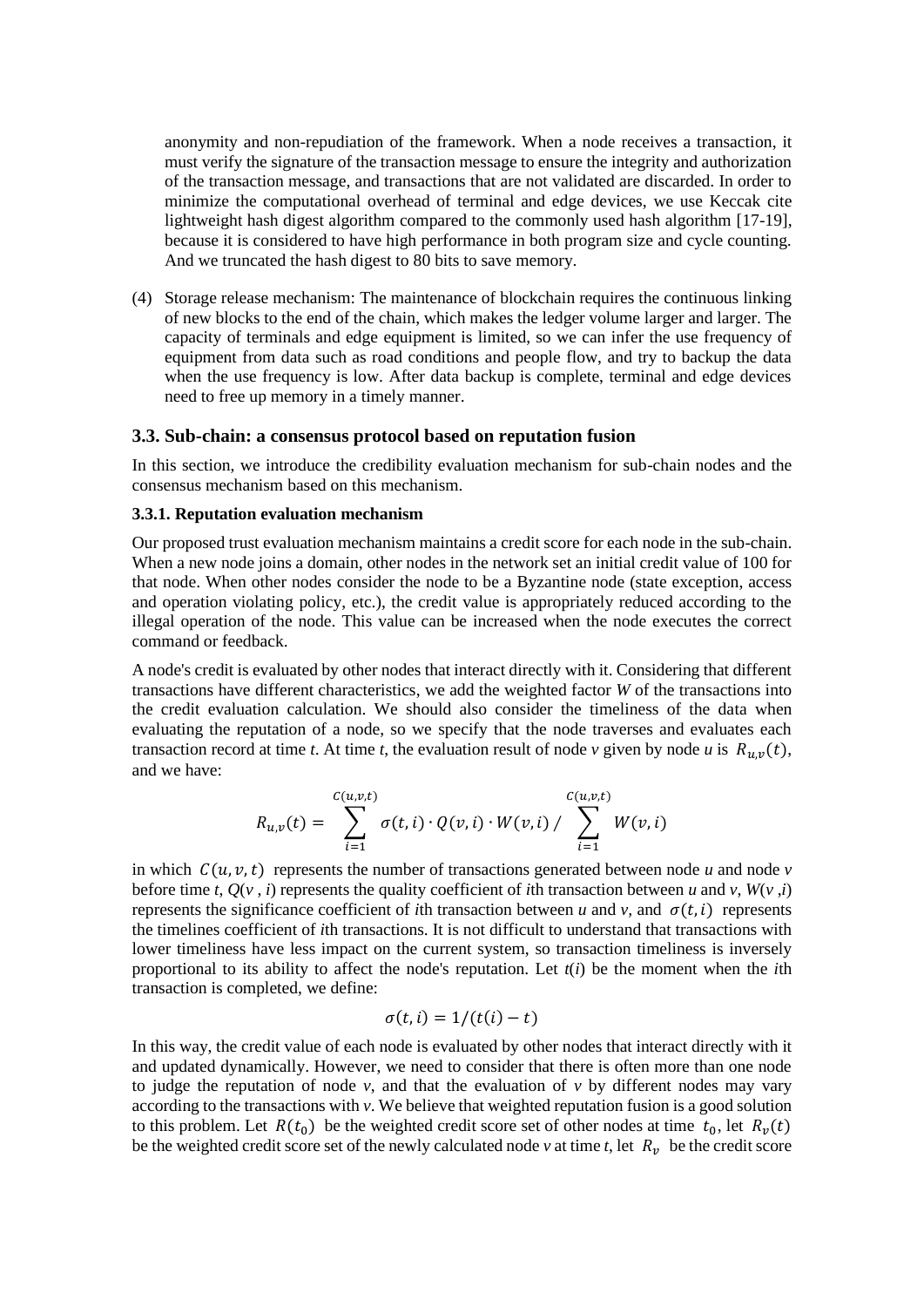set of other nodes on node *v*. First, we removed the maximum and minimum values in order to reduce the impact of the maximum on the score without negotiation:

$$
R_v^* = R_v \notin \{\max(R_v, \min(R_v))\}
$$

After that, we take the reputation of other nodes as the weight, and calculate the weighted average of the reputation score of other nodes to node  $\nu$  as the current weighted reputation score of node *v*. We have:

$$
R_{\nu}(\mathbf{t}) = \sum_{i=1}^{N} \frac{R_i(t_0)}{\sum_{j=1}^{N} R_j(t_0)} \cdot R_{i,\nu}(\mathbf{t})
$$

in which  $R_{i,\nu}(t)$  represents the reputation score of other node *i* to node *v*. We take  $R_{\nu}(t)$  the reputation of node *v* at time *t*.

#### **3.3.2. Consensus protocol**

In order to eliminate the influence of a small number of Byzantine nodes on the overall global ledger, so that all nodes reach a final agreement on the state of the ledger, we need a consensus agreement. In order to solve the contradiction between security and computing overhead mentioned above, we design a lightweight consensus protocol based on the credibility calculation method introduced above, which can avoid huge computing overhead while ensuring the anticollusion performance of sub-chains.

Committee election: inspired by the DPoS protocol, we adopted the method of selecting a node delegation to be responsible for bookkeeping and generating new blocks, with the nodes in the delegation taking turns to be responsible for bookkeeping and block production in a specific order. The process of producing blocks does not require complicated mathematical calculations. We propose strategy 1 and strategy 2 for the sub-chain as the basis for delegation elections and mix the two strategies as the consensus agreement for the sub-chain.

- a) Strategy 1: randomly select sub-chain nodes as miners. On the premise that more than half of the sub-chain nodes are trusted, we can randomly select a sub-chain node to be responsible for transaction collection, block packaging and release in the production block. Considering the limited computing resources of the terminal equipment, we can appropriately prefer the edge equipment node when selecting the miner.
- b) Strategy 2: vote for sub-chain nodes as miners. Under the premise of a majority of the chain, we can select first *n* nodes for candidate nodes according to descent ranking of nodes' reputation, constitute a set *S*, and choose *K* online nodes to constitute the final mining executive set *E*. Nodes in *E* take turns as the miner, until all nodes in *E* were travelled, and reselection of *E* should be triggered. If the ledger is bifurcated, then we can assume that the credit value of nodes within *S* will change, so we need to re-select *S*.

The advantage of strategy 1 is that it is difficult to predict the miners' nodes in each round of production block, so the influence of Byzantine nodes in the sub-chain on the whole system is minimized. The advantage of strategy 2 is that there will not be frequent and complex miner election behavior for a period of time, thus achieving optimal sub-chain performance. Strategy combining strategy 1 and strategy 2, we finally designed the consensus protocol as shown in Algorithm 1.

In this way, users can adjust each threshold to adapt to different security needs or security environment, and the sub-chain will adjust the system state timely according to the security threshold set by users, and actively isolate the Byzantine nodes with greater influence, to further reduce the influence of Byzantine nodes.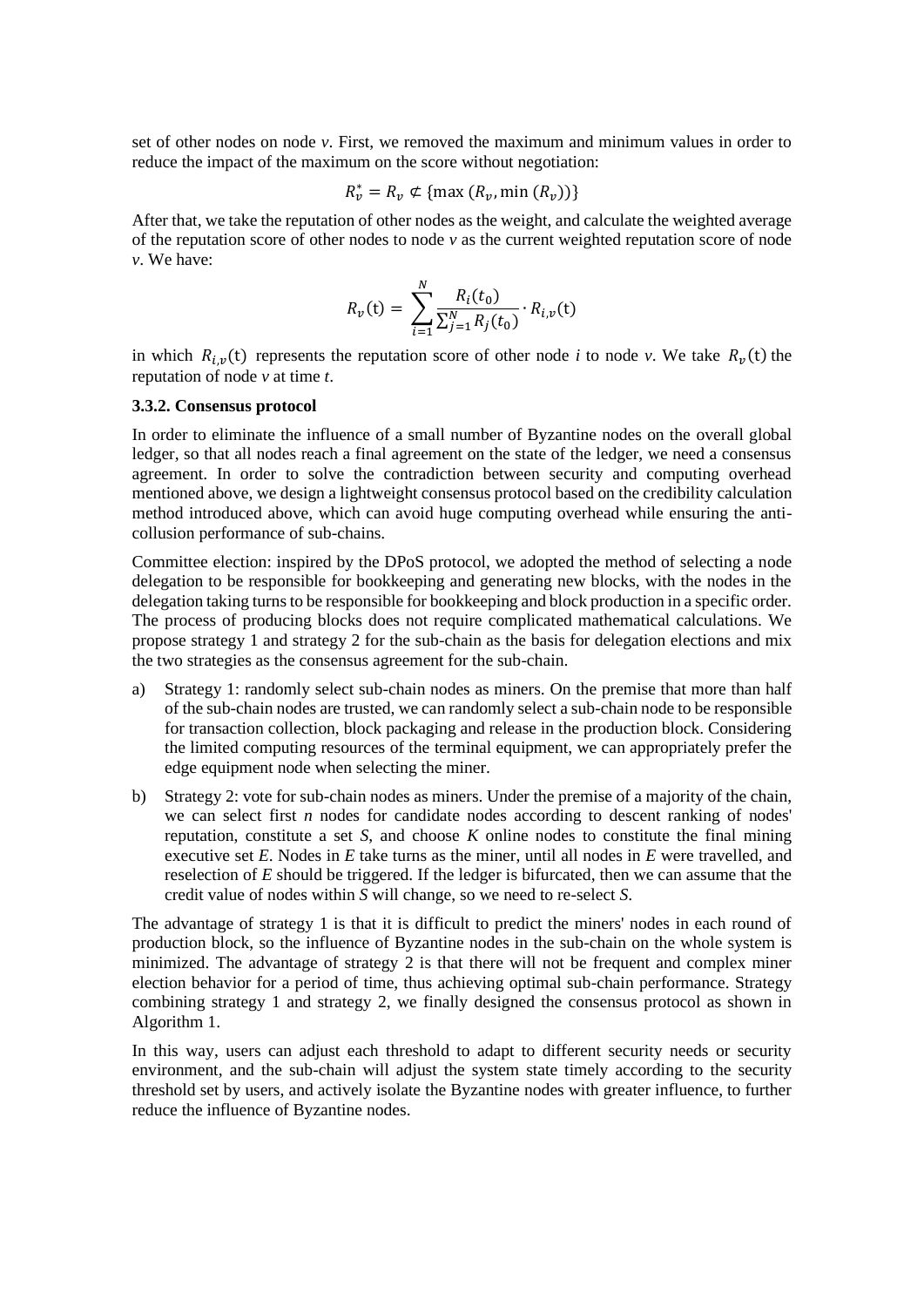| <b>Algorithm 1: Consensus Protocol</b>                 |  |  |  |  |
|--------------------------------------------------------|--|--|--|--|
| Input:                                                 |  |  |  |  |
| Counting Threshold $T_1$ ;                             |  |  |  |  |
| Duration Threshold $T_2$ , $T_3$ ;                     |  |  |  |  |
| Reputation Threshold $T_4$ ;                           |  |  |  |  |
| S Election Counter $\beta_1$ ;                         |  |  |  |  |
| Timer $\beta_2$ ;                                      |  |  |  |  |
| Output:                                                |  |  |  |  |
| <b>Global Consensus</b>                                |  |  |  |  |
| 1. begin                                               |  |  |  |  |
| 2. start $\beta_2$                                     |  |  |  |  |
| 3. for $\beta_1 = 0$ to $T_1$ do                       |  |  |  |  |
| 4. exec Strategy 2                                     |  |  |  |  |
| 5. end for                                             |  |  |  |  |
| 6. stop $\beta_2$                                      |  |  |  |  |
| 7. if $\beta_1 > T_1$ and $\beta_2 > T_2$ then         |  |  |  |  |
| for $v$ in whole network do<br>8.                      |  |  |  |  |
| 9.<br>$R_v(t) \leftarrow R_v(t)/2$                     |  |  |  |  |
| 10. end for                                            |  |  |  |  |
| 11. clear $\beta_2$ and start                          |  |  |  |  |
| 12. exec Strategy 1                                    |  |  |  |  |
| 13.<br>if $\beta_2 > T_3$ then                         |  |  |  |  |
| 14.<br>stop $\beta_2$                                  |  |  |  |  |
| isolate v in whole network which $R_v(t) < T_4$<br>15. |  |  |  |  |
| 16.<br>end if                                          |  |  |  |  |
| 17. end if                                             |  |  |  |  |
| clear $\beta_1$ , $\beta_2$<br>18.                     |  |  |  |  |
| goto 2<br>19.                                          |  |  |  |  |
| 20.<br>end                                             |  |  |  |  |

# **3.3.3. Block Release**

Another important issue for leveraging the blockchain technique in the resource constrained IoT network is storage release problem. As in the blockchain technique, each note will store a copy of the whole ledge, the size of the blockchain system will grow with the block increase. However, in the IoT systems, each IoT devices are with limited storage. Thus, we need a mechanism to release the past block in the IoT devices without decreasing the security of the blockchain system. In our design, we leverage the constant release method to address this problem. With a constant time, all nodes will agree with the current status of the blockchain systems. All nodes will store a consensus block that stores the hash value of the previous blocks, and this consensus block will act as a new genesis block. The block data will be stored in a server for inspection when it is needed in later.

# **4. SECURITY ANALYSIS AND PERFORMANCE EVALUATION**

# **4.1. Security Analysis**

According to our design of lightweight consensus scheme, if the sub-chain in the frequency range of users receive the books of bifurcate, then substring automatically into a safer consensus strategy, and isolate the credibility not timely recovery of nodes (we can assume that the nodes have has great influence on the system). Therefore, if a Byzantine node wants to survive in a sub-chain for a long time, it must compress the length of its abnormal state to a range acceptable to the user.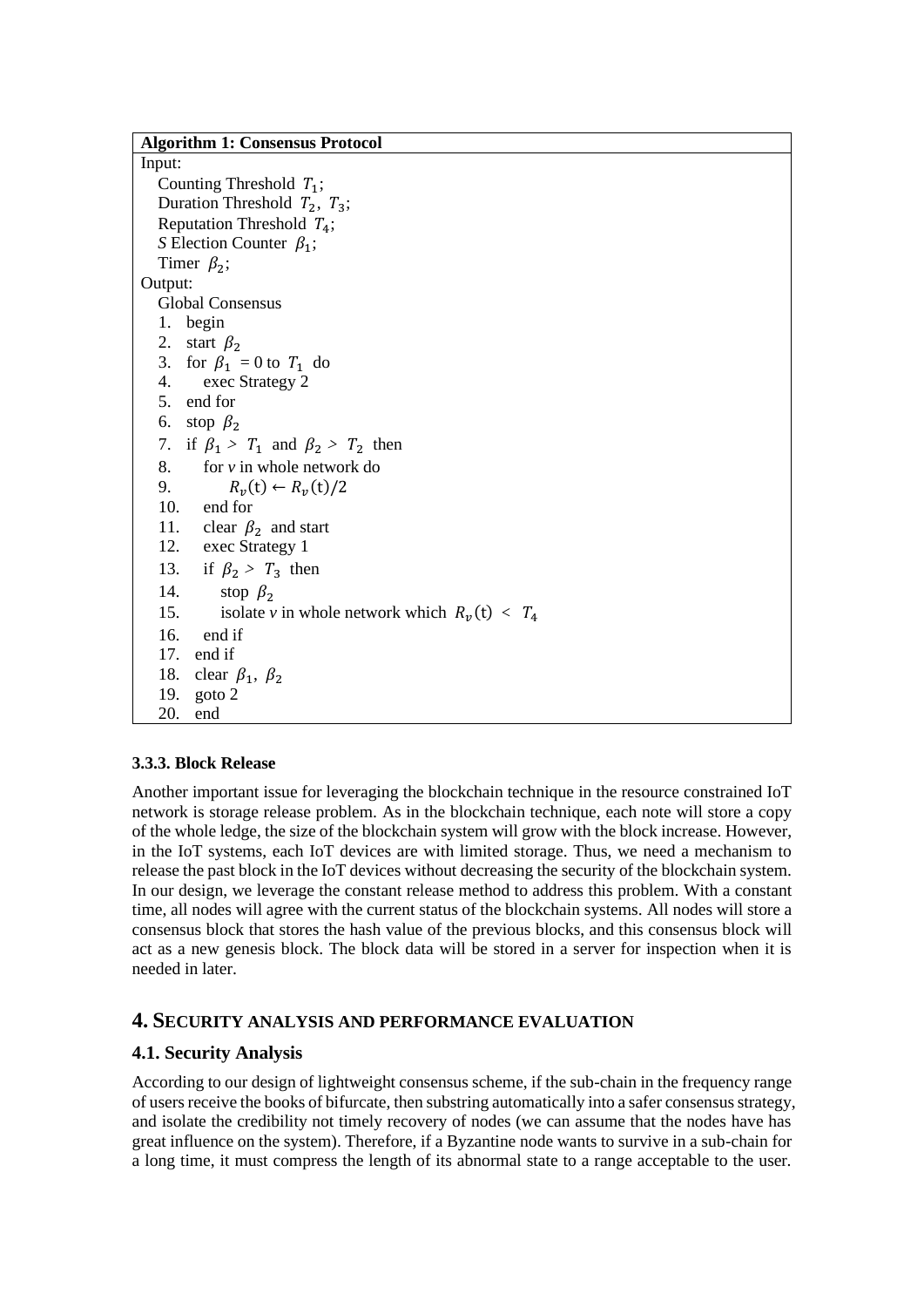From the reputation evaluation mechanism, it can be seen that the higher the credibility of the node, the greater the weight of other nodes. Obviously, under the premise that the number of Byzantine nodes is less than 1/2 of the number of summary points, the colluding Byzantine nodes cannot play a decisive role in the credibility of the node. To sum up, the influence of Byzantine nodes on system security is likely to be tolerated by users or external systems.

# **4.2. Malicious Server**

As mentioned before, a malicious server might damage the availability of the whole system in two methods. Broadcasting fake information which might cause usage accidents could be defended by the novel reputation evaluation scheme. It mainly because the activities of each device in the network are being evaluated to build a trust rating scheme and the receiver accepts or drops the message according to the reputation value of the server. Thus, those fake information and unfair reputation report messages could be blocked with high probability.

# **4.3. Dos/DDos Attacks**

In the design of our system architecture, the Dos/DDos attack can be mitigated by evaluating the reputation value of each node in the blockchain. If a malicious node executes the Dos/DDos attack, it is needed to generate amount of blocks to consume other nodes' resource. However, when a new block is broadcasted to the blockchain network, it will consume a predefined amount of reputation of the block holder. When the block holder's reputation decreased to an low bound, all its blocks broadcasted to the blockchain network will be discarded by other nodes. In such a manner, each node in the blockchain network can only issue a limited number of blocks, and thus the Dos/DDos attack is mitigated by our design.

# **4.4. Performance Evaluation**

In this subsection, we conduct an experiment to evaluation the performance of our proposed blockchain system. We implemented the nodes' reputation value in three different manners: all nodes are with the same reputation value and this value is constant, a random reputation is set for each node in the system, and our presented reputation computation method.

As shown in Figure. 1, with the time increase, the reputation of a malicious will go down in our method and the random reputation method. Moreover, the reputation of a malicious in our method is lower than that of the other method. Thus, the attack executed by the malicious node can be protected better in our design.



Figure 1. Reputation fluctuation of a malicious node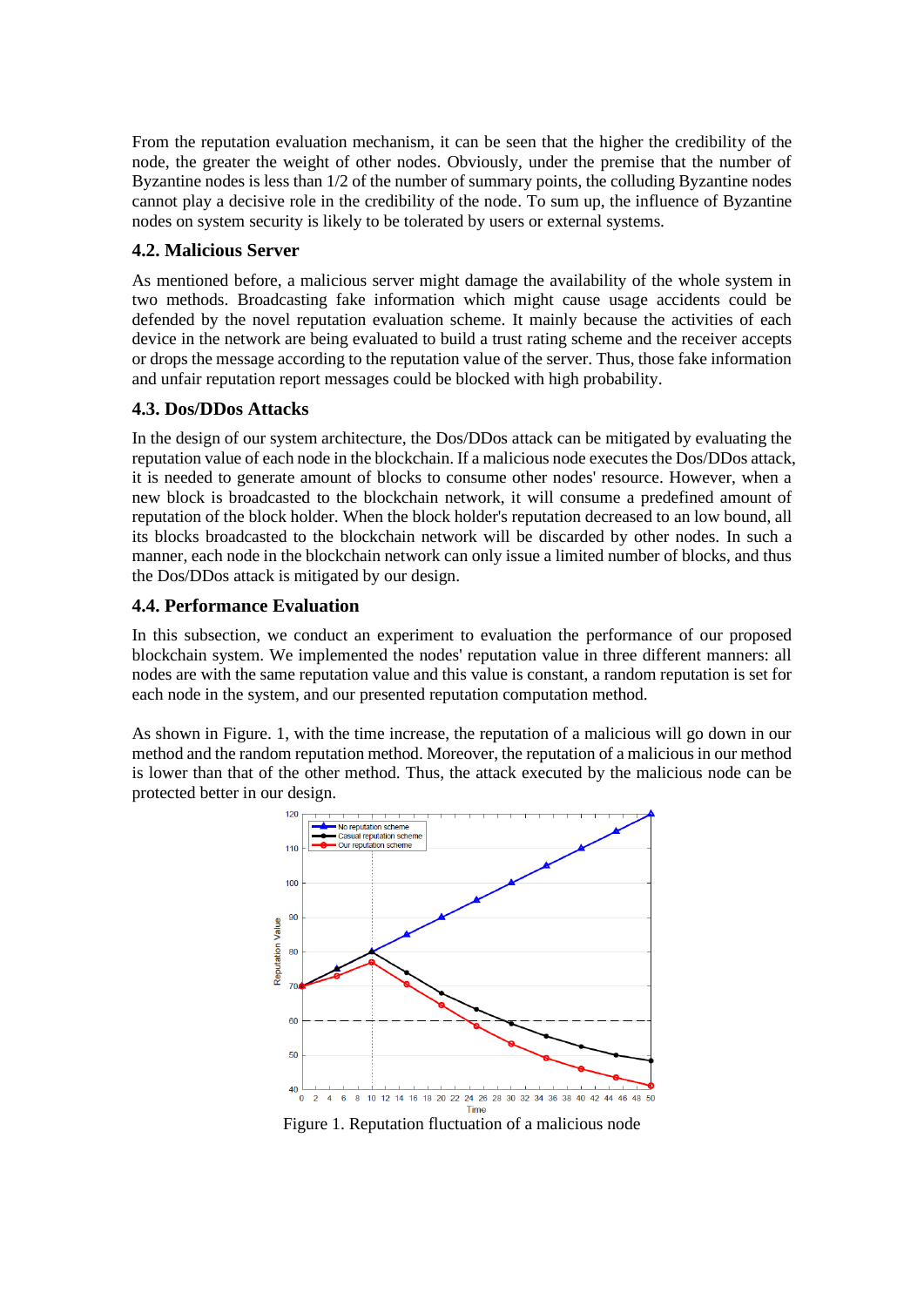# **5. RELATED WORK**

For the security and privacy protection of smart cities, the academia has proposed many feasible schemes. Mehdi Gheisari et al. adopted the smart city IoT system based on software custom network (SDN) and proposed an effective privacy protection method [20]. Yin et al. proposed an attack vector assessment model based on vulnerability, path and action, and proposed a formal representation and quantitative assessment method for network security risk assessment of critical information infrastructure in smart cities [21]. Wang et al. ensured information security at the hardware level [22]. Badii et al. proposed an Internet of things and smart city platform that conforms to the GDPR specification, and claimed to have verified the reliability of the scheme in practical application [23]. Some researchers also proposed to use ontology to define an edge computing network to protect privacy [24]. Khatoon et al. proposed an efficient, secure, bilinear pair-based, unlinked, and mutually authenticated key protocol to ensure the privacy security of telecare medicine information system (TMIS) [25]. Duan et al. focused on modelling privacy content from multiple sources, mapping them to the data, information, and knowledge types of resources in the well-known DIKW architecture [26]. Sucasas et al. proposed a protocol based on OAuth 2.0 for privacy protection in smart city mobile applications [27]. Gope et al. proposed a lightweight, private-protected RFID authentication scheme for distributed Internet of things infrastructure based on secure localization services for smart urban environments [28].

On the other hand, the blockchain technique has been leveraged in many other IoT application scenarios due to the development of embedded processors, high speed network technique and artificial intelligence. Adopting the blockchain technique in the Internet of Vehicles (IoV) is an emergence representative. The first decentralized trust management mechanism based on blockchain for IoV which leveraged the proof ow stake and proof of work consensus protocol was introduced by Yang et al. [29]. In their scheme, the trust value model was used to evaluate a node pow to write a new block. Ma et al. [30] introduced a novel lightweight blockchain system for the IoV system. In their design, the reputation of a node is viewed as its stake. To ensure real time communication, they designed two separated chains to deal with the outside communication and inside communication for a vehicle. Later, many different blockchain platforms was designed to realize secure, robust and privacy communications in the IoV network.

# **6. CONCLUSION**

In this paper, we investigate the probability of blockchain infrastructure organizing a crossdomain communication in smart city, proving that blockchain is of great future to solve privacy preserving and data integrity issues in smart city. To solve contradiction between computationalsensitivity of blockchain and limited computational resources in smart city, we proposed twolayer blockchain architecture: sub-chain and global-chain. To fit IoT devices, we reconstructed the data structure of blockchain and proposed a reputation-based consensus scheme inspired by DPoS consensus protocol. Security analysis and related experiment are performed to prove the effectiveness of our scheme. We consider our scheme as a new thought that can solve data security issues in smart city.

# **REFERENCES**

- [1] M. Ourahou, W. Ayrir, B. E. L. Hassouni, and A. Haddi, 'Review on smart grid control and reliability in presence of renewable energies: Challenges and prospects,' Mathematics and Computers in Simulation, vol. 167, pp. 19–31, 2020. [Online]. Available: https://doi.org/10.1016/j.matcom.2018.11.009
- [2] E. Hossain, I. Khan, F. Un-Noor, S. S. Sikander, and M. S. H. Sunny, "Application of big data and machine learning in smart grid, and associated security concerns: A review," IEEE Access,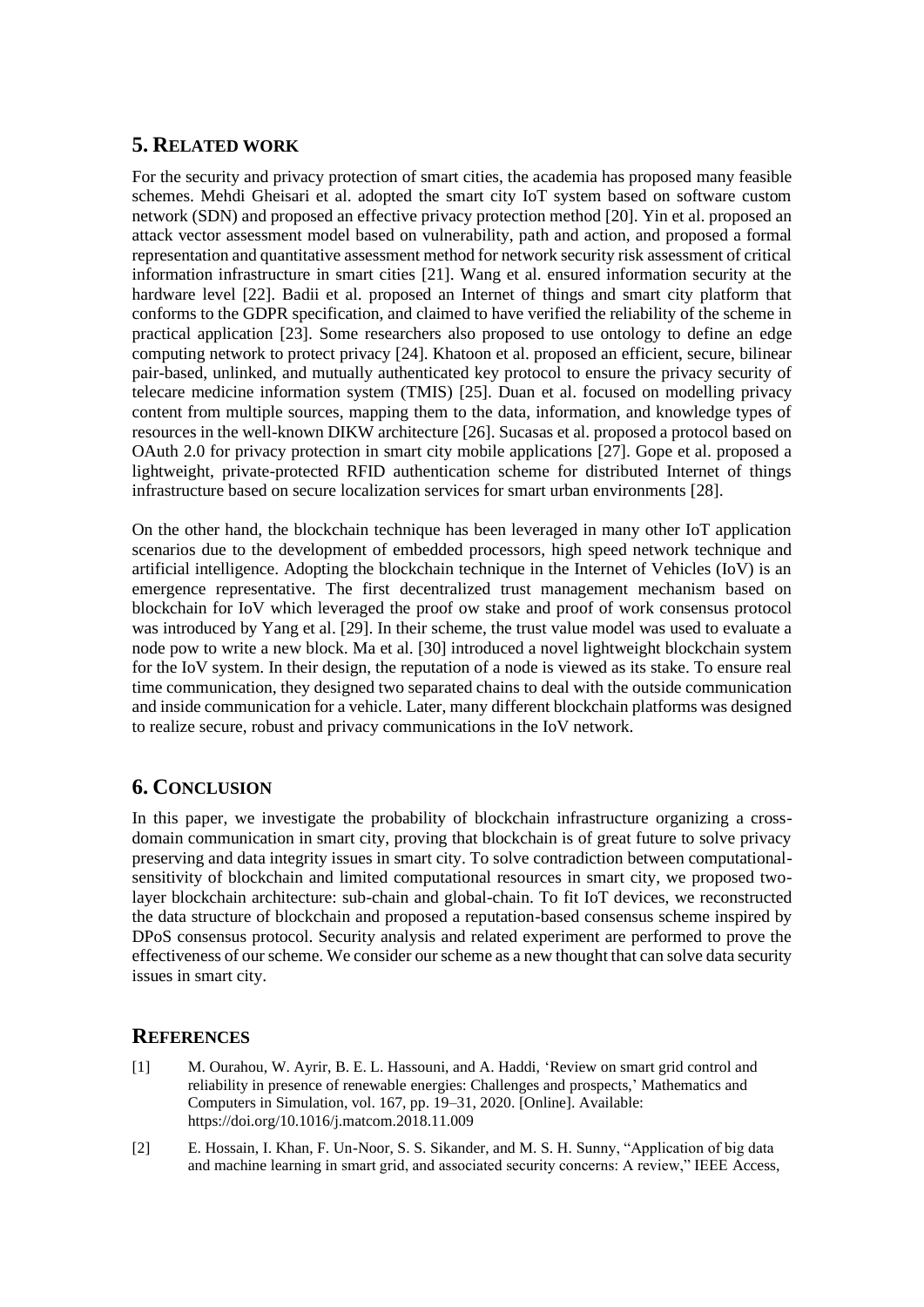vol. 7, pp. 13 960–13 988, 2019. [Online]. Available: https://doi.org/10.1109/ACCESS.2019.2894819

- [3] L. Tuyisenge, M. Ayaida, S. Tohm´e, and L. Afilal, "Network architectures in internet of vehicles (iov): Review, protocols analysis, challenges and issues," in Internet of Vehicles. Technologies and Services Towards Smart City - 5th International Conference, IOV 2018, Paris, France, November 20-22, 2018, Proceedings, ser. Lecture Notes in Computer Science, A. M. J. Skulimowski, Z. Sheng, S. Khemiri- Kallel, C. C´erin, and C. Hsu, Eds., vol. 11253. Springer, 2018, pp. 3–13. [Online]. Available: https://doi.org/10.1007/978-3-030-05081-8\_1
- [4] P. Fraga-Lamas, L. Ramos, V. M. Mond´ejar-Guerra, and T. M. Fern´andez-Caram´es, "A review on iot deep learning UAV systems for autonomous obstacle detection and collision avoidance," Remote Sensing, vol. 11, no. 18, p. 2144, 2019. [Online]. Available: https://doi.org/10.3390/rs11182144
- [5] A. M. Le, L. H. Truong, T. V. Quyen, C. V. Nguyen, and M. T. Nguyen, "Wireless power transfer near-field technologies for unmanned aerial vehicles (uavs): A review," EAI Endorsed Trans. Indust. Netw. & Intellig. Syst., vol. 7, no. 22, p. e5, 2020. [Online]. Available: https://doi.org/10.4108/eai.31-1-2020.162831
- [6] A. Ramaprasad, A. D. Sanchez, and T. Syn, "Ontological review of smart city research," in 23rd Americas Conference on Information Systems, AMCIS 2017, Boston, MA, USA, August 10-12, 2017. Association for Information Systems, 2017. [Online]. Available: http://aisel.aisnet.org/amcis2017/eGovernment/Presentations/4
- [7] H. Habibzadeh, T. Soyata, B. Kantarci, A. Boukerche, and C. Kaptan, "Sensing, communication and security planes: A new challenge for a smart city system design," Computer Networks, vol. 144, pp. 163–200, 2018. [Online]. Available: https://doi.org/10.1016/j.comnet.2018.08.001
- [8] N. David and J. McNutt, "Building a workforce for smart city governance: Challenges and opportunities for the planning and administrative professions," Informatics, vol. 6, no. 4, p. 47, 2019. [Online]. Available: https://doi.org/10.3390/informatics6040047
- [9] K. H. Law and J. P. Lynch, "Smart city: Technologies and challenges," IT Professional, vol. 21, no. 6, pp. 46–51, 2019. [Online]. Available: https://doi.org/10.1109/MITP.2019.2935405
- [10] N. Shoaib and J. A. Shamsi, "Understanding network requirements for smart city applications: Challenges and solutions," IT Professional, vol. 21, no. 3, pp. 33–40, 2019. [Online]. Available: https://doi.org/10.1109/MITP.2018.2883047
- [11] Y. Jeong and J. H. Park, 'Iot and smart city technology: Challenges, opportunities, and solutions', JIPS, vol. 15, no. 2, pp. 233–238, 2019. [Online]. Available: http://www.jipsk.org:80/q.jips?cp=pp&pn=644
- [12] M. A. Rahman, M. M. Rashid, M. S. Hossain, E. Hassanain, M. F. Alhamid, and M. Guizani, "Blockchain and iot-based cognitive edge framework for sharing economy services in a smart city," IEEE Access, vol. 7, pp. 18 611–18 621, 2019. [Online]. Available: https://doi.org/10.1109/ACCESS.2019.2896065
- [13] H. Yu, Z. Yang, and R. O. Sinnott, "Decentralized big data auditing for smart city environments leveraging blockchain technology," IEEE Access, vol. 7, pp. 6288–6296, 2019. [Online]. Available: https://doi.org/10.1109/ACCESS.2018.2888940
- [14] P. K. Sharma, N. Kumar, and J. H. Park, "Blockchain-based distributed framework for automotive industry in a smart city," IEEE Trans. Industrial Informatics, vol. 15, no. 7, pp. 4197–4205, 2019. [Online]. Available: https://doi.org/10.1109/TII.2018.2887101
- [15] S. Nakamoto, "Bitcoin: A peer-to-peer electronic cash system,"Manubot, Tech. Rep., 2019.
- [16] E. C. Ferrer, "The blockchain: a new framework for robotic swarm systems," CoRR, vol. abs/1608.00695, 2016. [Online]. Available: http://arxiv.org/abs/1608.00695
- [17] J. Aumasson, L. Henzen, W. Meier, and M. Naya-Plasencia, "Quark: A lightweight hash," in Cryptographic Hardware and Embedded Systems, CHES 2010, 12th International Workshop, Santa Barbara, CA, USA, August 17-20, 2010. Proceedings, ser. Lecture Notes in Computer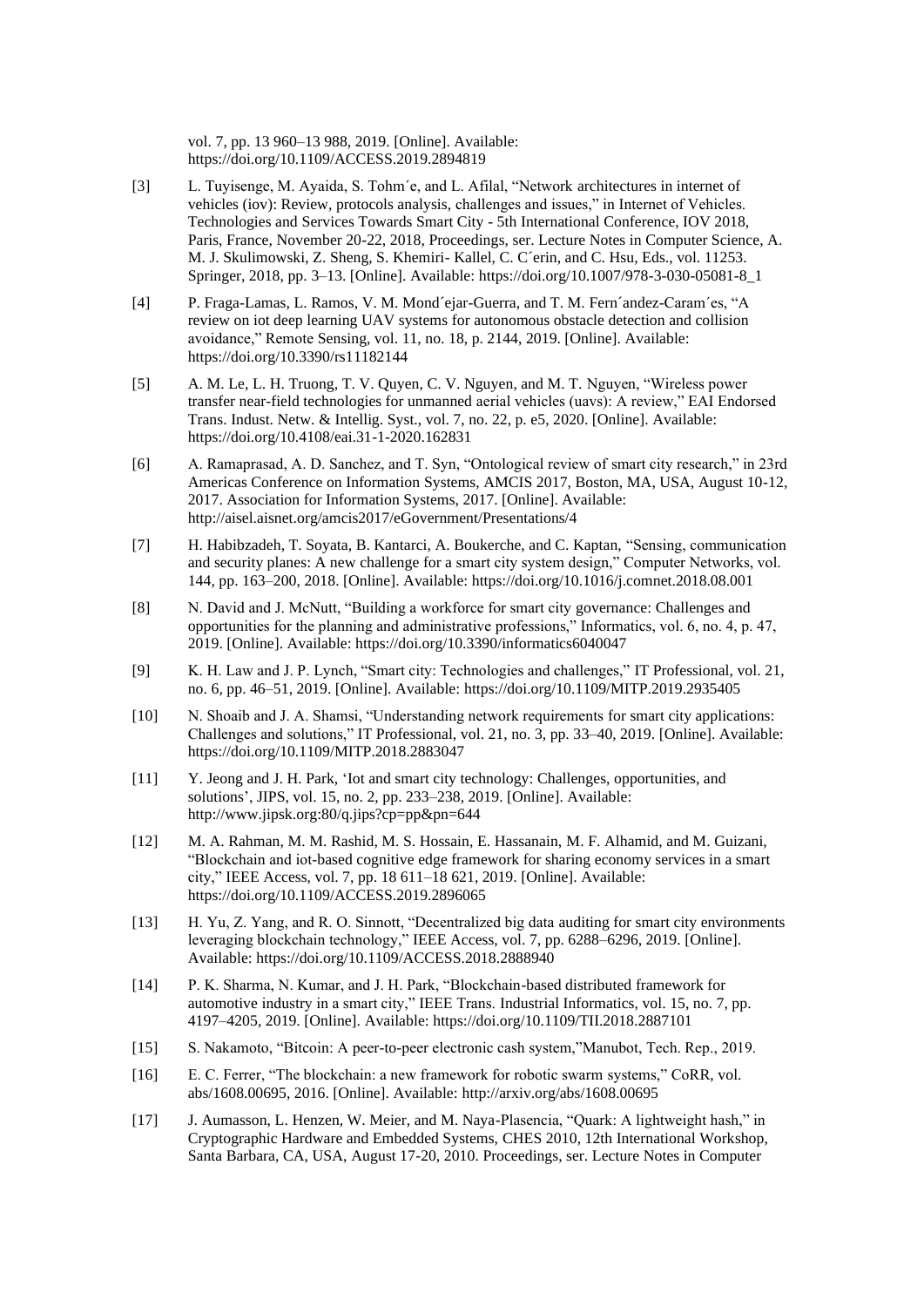Science, S. Mangard and F. Standaert, Eds., vol. 6225. Springer, 2010, pp. 1–15. [Online]. Available: https://doi.org/10.1007/978-3-642- 15031-9\_1

- [18] J. Guo, T. Peyrin, and A. Poschmann, "The PHOTON family of lightweight hash functions," in Advances in Cryptology – CRYPTO 2011 - 31st Annual Cryptology Conference, Santa Barbara, CA, USA, August 14-18, 2011. Proceedings, ser. Lecture Notes in Computer Science, P. Rogaway, Ed., vol. 6841. Springer, 2011, pp. 222–239. [Online]. Available: https://doi.org/10.1007/978-3-642-22792-9\_13
- [19] A. Bogdanov, M. Knezevic, G. Leander, D. Toz, K. Varici, and I. Verbauwhede, "spongent: A lightweight hash function," in Cryptographic Hardware and Embedded Systems - CHES 2011 - 13th International Workshop, Nara, Japan, September 28 - October 1, 2011. Proceedings, ser. Lecture Notes in Computer Science, B. Preneel and T. Takagi, Eds., vol. 6917. Springer, 2011, pp. 312–325. [Online]. Available: https://doi.org/10.1007/978-3-642-23951-9\_21
- [20] M. Gheisari, G. Wang, W. Z. Khan, and C. Fern´andez-Campusano, "A context-aware privacypreserving method for iot-based smart city using software defined networking," Computers & Security, vol. 87, 2019. [Online]. Available: https://doi.org/10.1016/j.cose.2019.02.006
- [21] M. Yin, Q. Wang, and M. Cao, "An attack vector evaluation method for smart city security protection," in 2019 International Conference on Wireless and Mobile Computing, Networking and Communications, WiMob 2019, Barcelona, Spain, October 21-23, 2019. IEEE, 2019, pp. 1–7. [Online]. Available: https://doi.org/10.1109/WiMOB.2019.8923576
- [22] D. Wang, B. Bai, K. Lei, W. Zhao, Y. Yang, and Z. Han, "Enhancing information security via physical layer approaches in heterogeneous iot with multiple access mobile edge computing in smart city," IEEE Access, vol. 7, pp. 54 508–54 521, 2019. [Online]. Available: https://doi.org/10.1109/ACCESS.2019.2913438
- [23] C. Badii, P. Bellini, A. Difino, and P. Nesi, "Smart city iot platform respecting GDPR privacy and security aspects," IEEE Access, vol. 8, pp. 23 601–23 623, 2020. [Online]. Available: https://doi.org/10.1109/ACCESS.2020.2968741
- [24] M. Gheisari, Q. Pham, M. Alazab, X. Zhang, C. Fern´andezCampusano, and G. Srivastava, "ECA: an edge computing architecture for privacy-preserving in iot-based smart city," IEEE Access, vol. 7, pp. 155 779–155 786, 2019. [Online]. Available: https://doi.org/10.1109/ACCESS.2019.2937177
- [25] S. Khatoon, S. M. M. Rahman, M. A. AlRubaian, and A. Alamri,"Privacy-preserved, provable secure, mutually authenticated key agreement protocol for healthcare in a smart city environment," IEEE Access, vol. 7, pp. 47 962–47 971, 2019. [Online]. Available: https://doi.org/10.1109/ACCESS.2019.2909556
- [26] Y. Duan, Z. Lu, Z. Zhou, X. Sun, and J. Wu, "Data privacy protection for edge computing of smart city in a DIKW architecture," Eng. Appl. Artif. Intell., vol. 81, pp. 323–335, 2019. [Online]. Available: https://doi.org/10.1016/j.engappai.2019.03.002
- [27] V. Sucasas, G. Mantas, S. Althunibat, L. Oliveira, A. Antonopoulos, I. E. Otung, and J. Rodriguez, "A privacy-enhanced oauth 2.0 based protocol for smart city mobile applications," Comput. Secur., vol. 74, pp. 258–274, 2018. [Online]. Available: https://doi.org/10.1016/j.cose.2018.01.014
- [28] P. Gope, R. Amin, S. H. Islam, N. Kumar, and V. K. Bhalla,"Lightweight and privacy preserving RFID authentication scheme for distributed iot infrastructure with secure localization services for smart city environment," Future Gener. Comput. Syst., vol. 83, pp. 629–637, 2018. [Online]. Available: https://doi.org/10.1016/j.future.2017.06.023
- [29] Z. Yang, K. Yang, L. Lei, K. Zheng, and V. C. Leung, "Blockchain-based decentralized trust management in vehicular networks," IEEE Internet of Things Journal, vol. 6, no. 2, pp. 1495– 1505, 2018
- [30] X. Ma, C. Ge, and Z. Liu, "Blockchain-enabled privacy-preserving internet of vehicles: Decentralized and reputation-based network architecture," in International Conference on Network and System Security. Springer, 2019, pp. 336–351